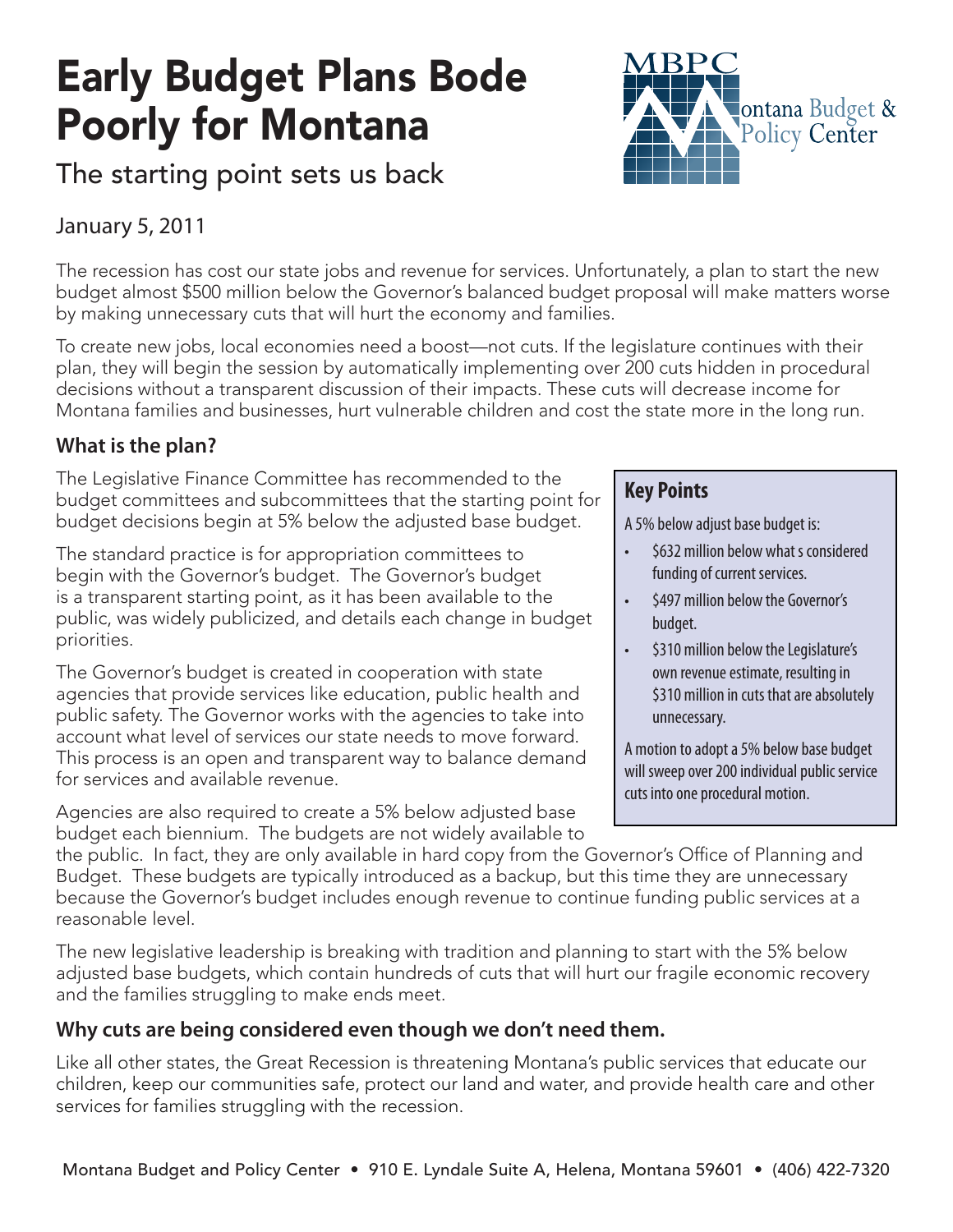State revenues have fallen and legislative staff is estimating the next legislature may face up to a \$364 million revenue gap. That's the difference between how much revenue is coming in and how much we need to maintain current services.

Fortunately, the legislature can respond to this challenge in ways that protect families and prepare us for a prosperous future. Unfortunately, that currently isn't the plan.

The figure below shows the amount of revenue needed to maintain education, infrastructure and healthy communities. Legislative staff estimates that \$3,940 million is needed, but they only expect \$3,576 million in new revenue (hence the \$364 million revenue gap). The Governor is slightly more optimistic about the amount of revenue that will be available. His office expects \$3,684 million. In addition, the Governor has taken a balanced approach in creating his budget and has not relied on a harmful cuts-only approach to balancing his budget. The Governor has found several new sources for revenue and hence has predicted a total of \$4,060 million in revenue available to fund state priorities.



# **General Fund for the 2013 Biennium**

\* Including Ending Fund Balance and Revenue Enhancements

The legislature's plan will make cuts well below what is necessary to balance the budget – the proposal starts the new budget at \$3,266 million when at least \$3,576 million of new revenue is available. This amount of cuts would be unnecessary even if we wrongly assumed that cuts were the only way to respond to our revenue challenges.

While some cuts are inevitable, this plan ignores an opportunity to build toward a better economic future. We need a balanced approach to our economic challenges – one that includes new revenue

# **MontanaBudget.org** 2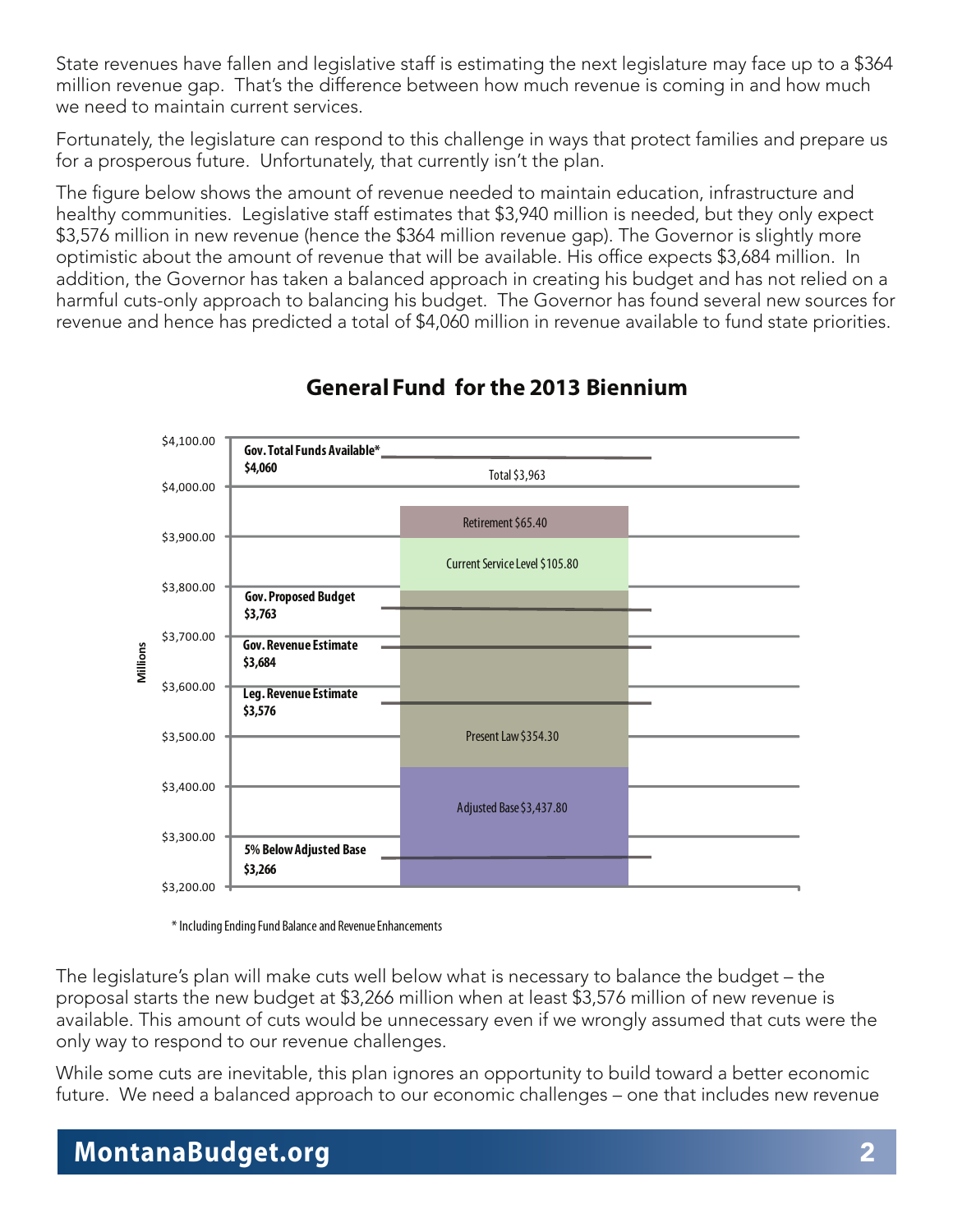to meet today's needs and starts planning for our future.

## **What types of cuts will be swept in with the 5% below base starting point?**

63 of the cuts will either eliminate jobs or reduce income to Montana families by directly eliminating positions, which will require that available positions remain unfilled longer than usual. Some cuts reduce the amount spent on personal services, which means they will somehow pay employees less. This loss of jobs and income will have a negative ripple effect in local economies across the state Examples include:

- Eliminating 4.5 positions from the Montana School for the Deaf and Blind.
- Eliminating 6 positions that provide support services to the district courts.
- Eliminating 3.45 positions from the Department of Natural Resources and Conservation.

36 of the cuts will cancel or limit contracts to the private sector, reducing the income of businesses statewide by eliminating state contracts or paying less for established contracts and services provided by the private sector. Examples include:

- Lowering payments for guardian ad litem services in child abuse and neglect cases.
- Eliminating the contract to Tumbleweed Runaway Program that provides services to low-risk juvenile offenders and their families.
- Reducing contracts for energy audits and retrofits of buildings.

29 will hurt vulnerable children by cutting education, health care or family support. Examples include:

- Reducing financial assistance for students who pursue degrees in education and general practice medicine.
- Reducing support for colleges, which may increase tuition and place college further out of reach for low-income children.
- Decreasing enforcement of child support payments.
- Reducing services that prevent foster care placement and keep children in their homes.

8 are just really bad ideas that will save money in the short term, but increase costs substantially in the long run. Examples include:

- Reducing funding for drug courts by 35%. Drug courts have lowered recidivism, allowing offenders to stay in their communities and support their families and pay taxes. They have also reduced the number of babies born into drug addiction and the need for foster care.
- Reducing funding for the Department of Revenue, which will result in a large reduction in state revenues. Every dollar cut from the department reduces the amount collected through regular operations, audits and collections.
- Reducing extended employment supports for individuals with disabilities. Without these supports, individuals will likely lose their jobs and some will end up in nursing homes or other supervised living arrangements.